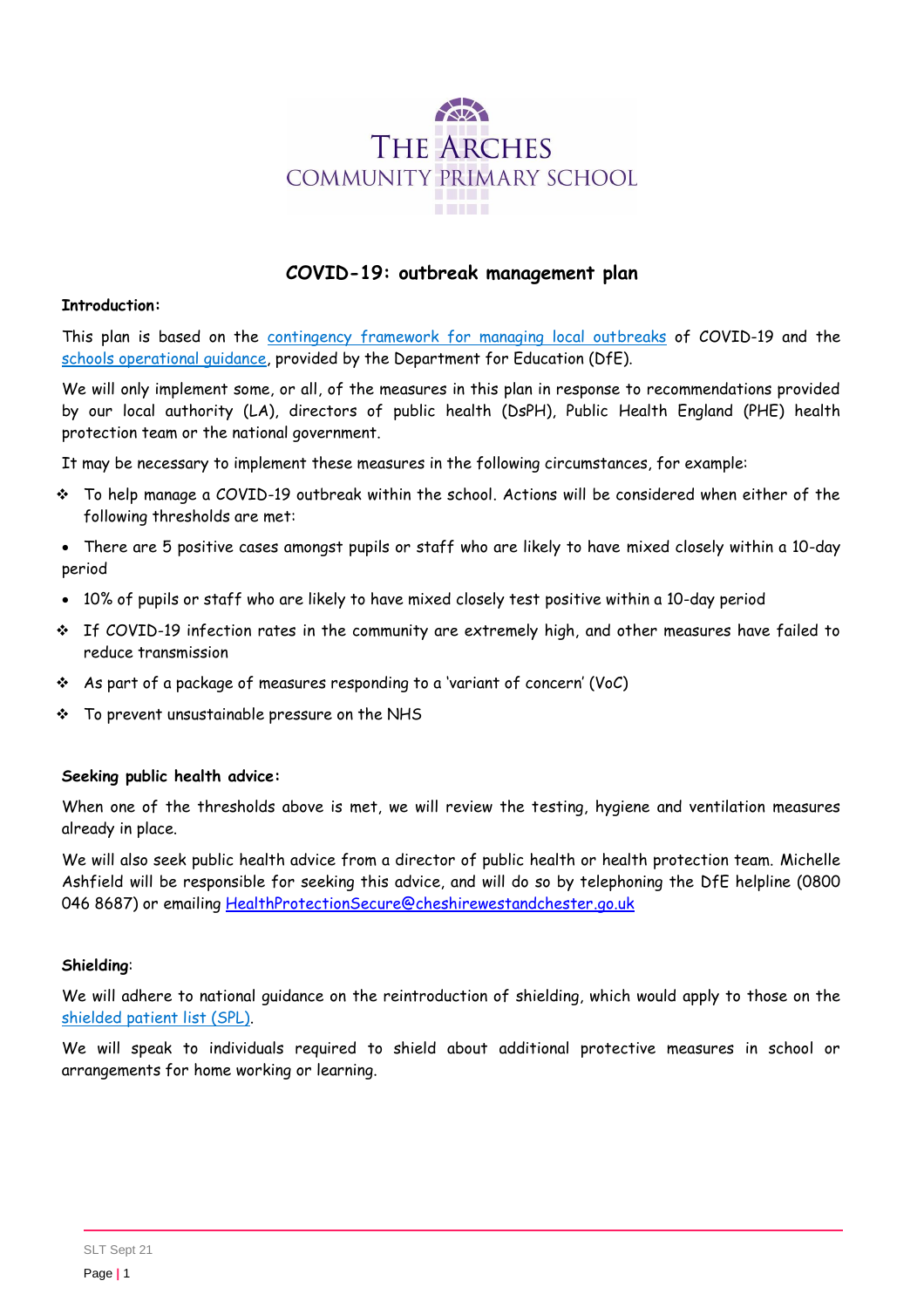#### **Other measures:**

Parents, carers, pupils and staff will be informed promptly about the introduction of control measures. This will be done via email once a decision has been made.

If recommended, we will limit:

- Residential/educational visits
- Visitors attending
- \* Transition or taster days
- Parents coming into school for assemblies or meetings

If recommended, we will (re)introduce:

- \* Bubbles, to reduce mixing between groups, including all former COVID bubble provisions eg lunch provision
- Face coverings in communal areas staff and outside for staff and parents at the end of the day (unless exempt)

#### **Attendance restrictions:**

Attendance restrictions will only be recommended as a last resort. If recommended, we will implement the measures in this section.

#### **Eligibility to remain in school**

If restrictions are recommended, we will stay open for:

- Vulnerable pupils
- Children of critical workers

### **Education and support for pupils at home**

All other pupils will be required to stay at home and will receive remote education.

We will aim to deliver remote education that meets the same quality and quantity of education that pupils would receive in school, as outlined in our remote learning policy.

The school will continue to provide meals or lunch parcels for pupils eligible for benefits-related free school meals while they are not attending school because of COVID-19 isolation guidelines.

Vouchers will be emailed out if available. If not, Lunch parcels will be available for weekly collection. Delivery will be available for families who are **unable to access by any another means of collection**.

### **Breakfast club**

We will limit access to breakfast club during term time and the holidays to those that need it most.

We will communicate who will be eligible to attend once the restrictions are confirmed.